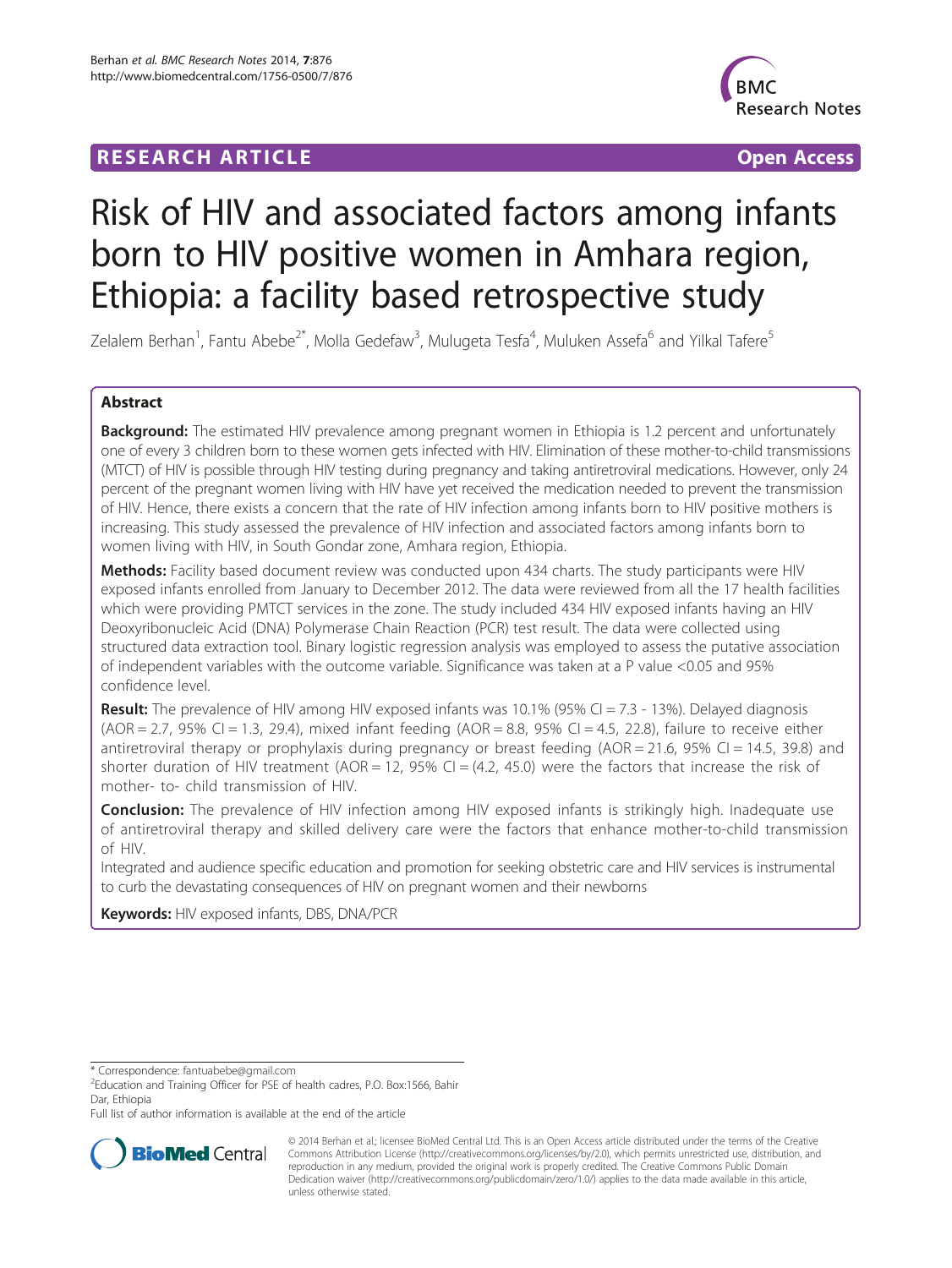## Background

Globally, about 330,000 children were infected with HIV in 2011, with over 90% of these infections occurring in sub-Sahara Africa, and mainly through mother-to-child transmission [[1](#page-8-0)]. Twenty two countries account for more than 90% of the global burden. Ethiopia is one of these priority countries where one in every 3 children born to a woman living with HIV gets infected with HIV [[1-3\]](#page-8-0).

Disease progression is aggressive if infants acquire the infection before or during the time of delivery [[4](#page-8-0)]. If left untreated, almost half of these children will die before turning to second year, and 75% of them die by the age of five years. Most of these deaths in children with HIV could have been avoided through early infant diagnosis (EID) and provision of effective care and treatment. Interventions like the use of Antiretroviral (ART) drugs by infected pregnant women, safe delivery practices and safe infant feeding have helped reduce the risk of transmission to infants (from 40%to 5%) [[1,5\]](#page-8-0).

In Ethiopia an estimated 1.2 percent of pregnant women are living with HIV. Consequently, one of every 3 children born to these women is being infected with HIV [\[1](#page-8-0),[2](#page-8-0)]. Elimination of these mother-to-child transmissions (MTCT) of HIV would be possible through HIV testing during pregnancy and taking antiretroviral medications. Hence, the government of Ethiopia has been expanding various preventive measures and services against this Mother-To-Child Transmission (PMTCT). To combat infections among infants and keep mothers alive, a comprehensive package of interventions, including provision of appropriate HIV treatment, and care and support services have been scaled up across the regions in Ethiopia [[6](#page-8-0)].

Moreover, since March 2013 all HIV positive pregnant women in Ethiopia, perhaps in the region, have been eligible to start long term antiretroviral therapy (ART) through a transition to a new treatment package known as option B+. Implementing this package is a critical step towards eliminating at least 98% of these motherto-child transmissions of HIV [[5,6\]](#page-8-0).

Despite the availability and scale up of these life-saving interventions, only 24% of pregnant women living with HIV in the region have been receiving the medication to prevent mother-to-child transmission of HIV [\[1,3](#page-8-0)]. Moreover, among women who utilize skilled delivery services (12%) [[2\]](#page-8-0), most often go untested for HIV, with devastating consequences for themselves and their newborns. As a result of this trend, there is a growing concern that the risk of mother-to-child transmission of HIV in the region, perhaps in the south Gondar zone, Amhara may be increasing [\[1,3](#page-8-0)].

Early diagnosis of infections among infants with HIV followed by prompt ART treatment can help reduce

morbidity and mortality among them. Failing to do this will usually lead to rapid disease progression and death. Almost 50% of the infants infected during pregnancy or delivery died within their one year age, while about 50% of the children infected during breastfeeding died within nine years of the infection [[6,7\]](#page-8-0).

In infants, antibody testing to diagnose HIV infection is inadequate, as the passively acquired maternal antibodies in the infant may yield false-positive results for up to 18 months or longer. It is, therefore, important to provide accurate diagnostic services for identifying of infants infected with HIV. Because of its high sensitivity and specificity, DNA polymerase chain reaction (PCR) has been widely used for diagnosis of HIV amongst exposed infants. This technology involves the use of a small spot taken as a Dried Blood Spot (DBS) sample, and can also be employed for identification of infection at birth [\[7](#page-8-0)]. This is a molecular test service, which has been successfully implemented in major regions in Ethiopia. We only enrolled those HIV exposed and DBS tested infants in the zone.

In Ethiopia, few studies [[7,8\]](#page-8-0) tried to demonstrate the risk of mother-to-child transmission of HIV. However, they were either confined to a single facility or assessed the risk among urban dwellers only or used relatively remote data. Consequently, assessing the risk and determinant factors in the entire zonal administration that involve both urban and rural families through enrolling all health facilities that provide PMTCT service and using relatively latest data available would, however, justify the importance of this research. In this study, we aimed to determine the prevalence and associated factors of HIV infection among HIV exposed infants in South Gondar zone, Amhara region, Ethiopia.

## Methods

A facility based cross-sectional study design was employed from January to June 2013 to collect the data from the registration and follow up log books in the PMTCT and HIV exposed infants' (HEI) follow-up units.

This study was conducted in South Gondar zone, which is one of the 11 administrative zones in Amhara National Regional State, Northwest Ethiopia. Amhara region is the second largest and most populous regional state in Ethiopia. It has a total of 19.2 million people. It is one of the hardest HIV/AIDS-hit regions in the country. The prevalence of HIV among adults and pregnant women in the region is 1.5% and 0.8% respectively [\[2](#page-8-0)]. The south Gondar administrative zone is inhabited by about 2.4 million people, and is administratively divided into 12 districts and 5 town administrations [[9\]](#page-8-0). The burden of HIV in the zone, if not worst, may not be different from the regional estimate.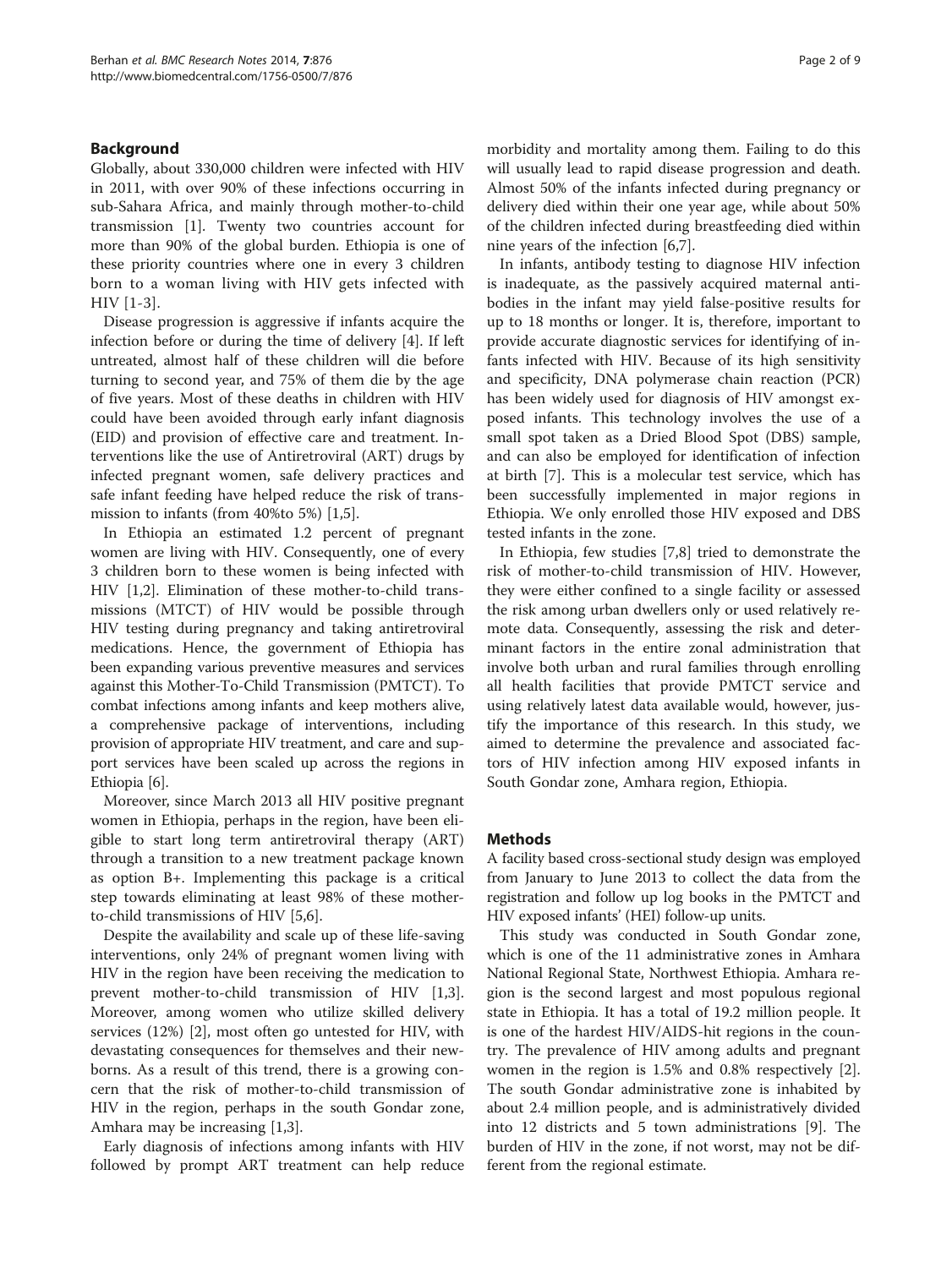This zone has one general hospital and 16 health centers, all of which are providing PMTCT services. The study was conducted in all of these facilities. The data collection was conducted from January to June 2013.

The study population involved HIV-exposed infants enrolled in all health facilities providing PMTCT services. The data were extracted from all registered HIV exposed and DNA/ PCR tested infant charts documented from January 1<sup>st</sup> to 31<sup>st</sup> December 2012.

Records were considered eligible for inclusion if an infant's age at diagnosis was recorded. They were also considered eligible for inclusion if both infant and maternal HIV treatment and prophylaxis data are available, and if information is available on infant feeding practice, place of delivery and DNA/PCR test result. Based on this notion, 434 charts were identified and enrolled in the study.

DNA/PCR test result was the dependent variable, while characteristics that might determine the risk of HIV infection such as time of HIV testing, intake of prophylaxis by infants, maternal ART or ARV prophylaxis intake, place of delivery, infant feeding practice, maternal education, monthly income and duration of treatment were the independent variables.

A structured data extraction tool was developed, pretested and used to collect the information from the charts. The tool was adapted from the national standard HIV exposed infant follow up formats and PMTCT registration log book, which comprises, socio-demographic characteristics, information on ARV prophylaxis for the mother and infant, place of delivery and infant feeding practice and some other important variables. One ART trained nurse and one ART trained health officer or midwife in each health facility were recruited to collect the data.

Training was given for data collectors and supervisors one day. The collected data were reviewed daily for completeness, accuracy, clarity, and consistency by the supervisors and the principal investigators. Then codes were given to the completed questionnaires. The data were cleaned and edited before being entered into EPIinfo version 3.5.2. After the data were checked for correct entry into EPI-info, they were exported into SPSS version 16 software for analysis. Further data cleaning and frequency run was made to check for accuracy, outliers, consistencies and missed values and variables. Any error identified was corrected.

Frequency run, cross tabulations and summary statistics were used to describe the study population in relation to relevant variables. Crude and adjusted odds ratios were computed to assess presence of association and the magnitude of statistical significance. A P-value of less than 0.05 at 95% CI data was considered statistically significant. Binary logistic regression analysis was employed to determine the effect of each independent variable on the outcome variable and to control for the effect of confounding.

Ethical clearance was obtained from Debre Markos University ethical clearance committee. Official letter was also sought from Amhara Regional State Health Bureau and South Gondar zonal Health department. The zonal health department and each district health office offered letters to inform individuals in charge of all eligible health facilities. The data retrieved from each health center's HIV exposed infant records and PMTCT registration log books were entirely used anonymously and the files used did not bear any name or identification number. The collected data were kept strictly confidential.

## Result

Among the total 455 reviewed HIV exposed infants' (HEI) and HIV positive pregnant women's records, 434 charts were found to have complete information and then enrolled for the study.

## Socio-demographic characteristics of the study participants

Female HEI infants constitute 51.6%, whereas the remaining 48.4% were males. Age at the time of diagnosis for the majority (58.8%) of infants was between 6 weeks and 6 months of age.

Majority (85.9%) of the women were married at the time of enrollment in HIV care and support service. More than half (66.8%) of the enrolled HIV positive pregnant women were unable to read and write. In addition, majority (57.8%) of the mothers were housewives in occupation.

## Findings on HIV care and support

Nearly 93% of HIV positive women were enrolled in HIV care and support service during the last pregnancy period. Among these enrolled 402 HIV positive pregnant women, 63.4% were taking highly active ART and 30.3% were put on ARV prophylaxis. Three hundred twenty eight (75.6%) infants were born in health facilities where skilled delivery care was available. Moreover, 351 (81%) of these newborns were given ARV prophylaxis right after birth. Pertaining to the duration of ART treatment a pregnant woman received, 338 (89.7%) mothers had received the treatment for longer than four weeks (Table [1\)](#page-3-0).

The majority (351 or 80.9%) of the newborns born to HIV positive women were given ARV prophylaxis accordingly, however, 83 (19.1%) did not receive any prophylaxis at all. Among infants who received ARV prophylaxis, the majority (141 or 40.2%) had taken single dose Nevirapin plus AZT for seven days. The remaining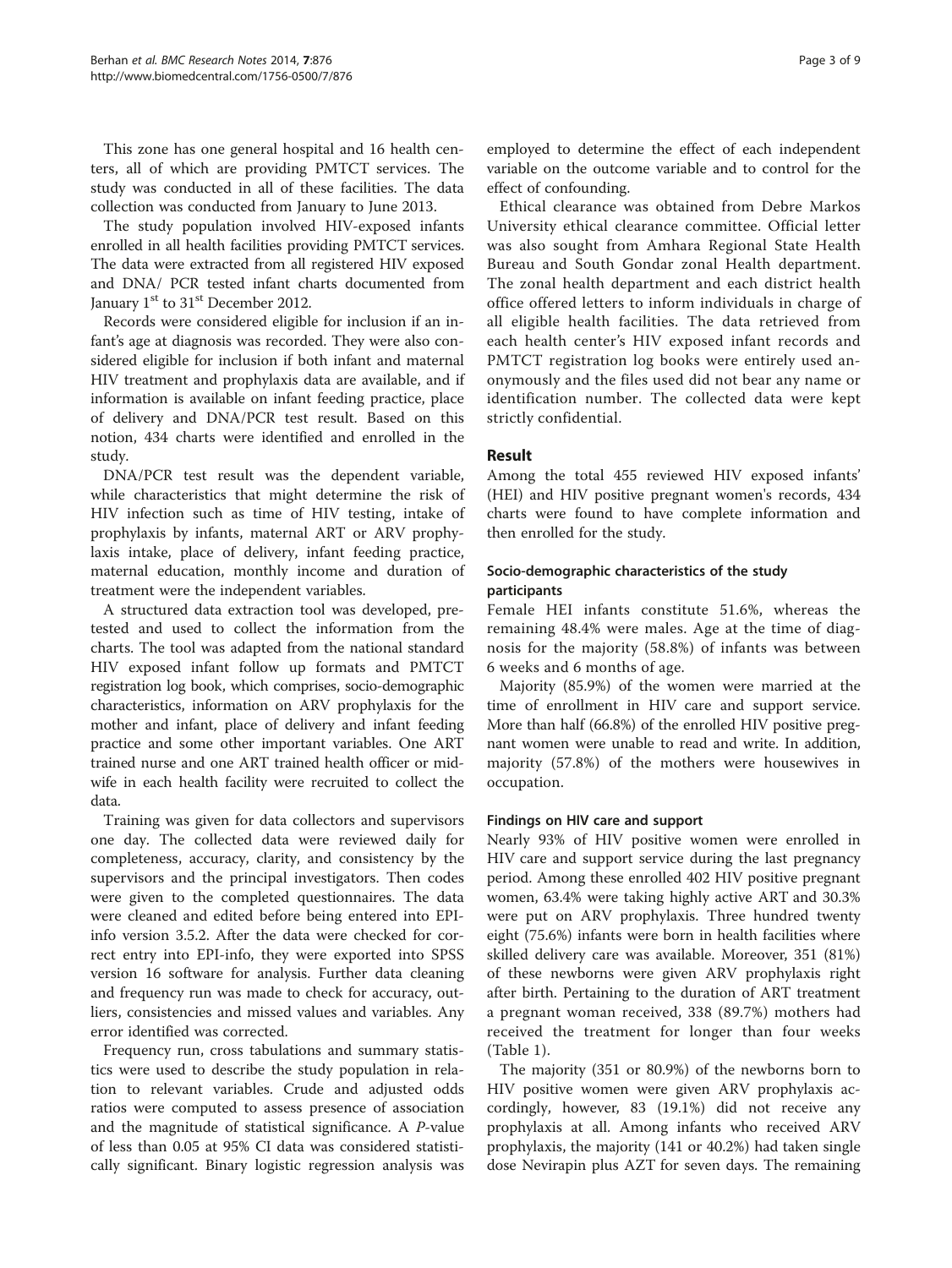<span id="page-3-0"></span>

| Table 1 Socio-demographic characteristics of HIV |  |  |  |
|--------------------------------------------------|--|--|--|
| exposed infants and their mothers, South Gondar, |  |  |  |
| Amhara, Ethiopia ( $n = 434$ ), July 2013        |  |  |  |

| <b>Variables</b>                        | <b>Number</b> | Percentage |
|-----------------------------------------|---------------|------------|
| Sex of the Infant                       |               |            |
| Male                                    | 210           | 48.4       |
| Female                                  | 224           | 51.6       |
| Age of the mother                       |               |            |
| $15 - 24$                               | 95            | 21.9       |
| $25 - 34$                               | 260           | 59.9       |
| $>$ = 35                                | 79            | 18.4       |
| Marital status of the mother            |               |            |
| Currently married                       | 373           | 85.9       |
| Currently not married                   | 61            | 14.1       |
| <b>Educational status of the mother</b> |               |            |
| Unable to read and write                | 251           | 57.8       |
| Able to read and write                  | 183           | 42.2       |
| Occupational status of mother           |               |            |
| House wife                              | 290           | 66.8       |
| Governmental employed                   | 22            | 5.1        |
| Unemployed                              | 122           | 28.1       |
| Number of children a mother has         |               |            |
| $1 - 3$                                 | 369           | 85         |
| 4 and above                             | 65            | 15         |

106 (30.2%), 48 (13.7%), 42 (12%) and 14 (4%) infants received daily Nevirapin for 45 days, single dose Nevirapin, daily Nevirapin until cessation of breastfeeding and single dose Nevirapin plus AZT for 28 days, respectively.

Pertaining to breast feeding, 402 (92.6%) infants were given exclusive breastfeeding, and the remaining 32 (7.4%) was put on mixed feeding. At the time of the study, 390 (89.9%) infants were on active follow up, whereas 32 (7.4%) children were lost to follow up services and 12 (2.8%) children reportedly died.

With regard to the time of diagnosis of infants born to HIV positive mothers, the majority (255 or 58.8%) had their DBS tested between 6 weeks and 6 months. While only 110 (25.3%) infants were tested at the right time, which was at 6 weeks and the remaining 69 (15.9%) had their DBS test after 6 months (Table 2). The mean age at which DBS test done was 17 weeks.

#### Result of HIV testing among HEIs

The prevalence of HIV infection among the infants born to HIV positive mothers was 10.1% (44 out of 434 infants) (Figure [1\)](#page-4-0), with a 95% confidence interval between 7.3% and 13%.

#### Table 2 Findings on HIV care and support of HIV exposed infants and their mothers, South Gondar, Amhara, Ethiopia ( $n = 434$ ), July 2013

| <b>Variables</b>                                  | Number   | Percentage |
|---------------------------------------------------|----------|------------|
| Infant's age at DBS testing                       |          |            |
| At 6 weeks                                        | 110      | 25.3       |
| 6 weeks to 6 months                               | 255      | 58.8       |
| After 6 months                                    | 69       | 15.9       |
| Infants Received CPT at 6 weeks of birth          |          |            |
| Yes                                               | 377      | 86.9       |
| No                                                | 57       | 13.1       |
| Infants Received ARV prophylaxis at birth         |          |            |
| Yes                                               | 351      | 80.9       |
| No                                                | 83       | 19.1       |
| Infants feeding practice                          |          |            |
| Exclusive Breast feeding                          | 402      | 92.6       |
| Replacement feeding                               | $\Omega$ | $\Omega$   |
| Mixed feeding                                     | 32       | 7.4        |
| Mothers enrolled in HIV/ART care                  |          |            |
| Yes                                               | 402      | 92.6       |
| No                                                | 32       | 7.4        |
| Mother received ART/ARV prophylaxis ( $n = 402$ ) |          |            |
| ART                                               | 255      | 63.4       |
| ARV                                               | 122      | 30.3       |
| None                                              | 25       | 6.2        |

## Bivariate analysis of factors associated with DNA/PCR result

Infants who got DBS tests after 6 months of their age were more likely to have positive test results than their counterparts  $(COR = 9.24, 95\% \text{ CI} = (3.5, 24.2))$ . Infants born to mothers in the age range between 25–34 years were more likely to have positive DNA/PCR test results; however, it has no statistically significant association  $(COR = 1, 4, 95\% \text{ CI} = 0.6, 4.9).$ 

Infants their DBS tested after 6 months were more likely to have positive HIV results than their counterparts (COR = 9.24, 95% CI = (3.5, 24.2)). Infants born to mothers in the age range between 25–34 years were more likely to have higher odds of positive DNA/PCR positivity than other age categories; however, it has no statistically significant association  $(COR = 1, 4, 95\%)$  $CI = 0.6, 4.9$ ) with the outcome variable.

On the other hand, infants born to mothers with no education were also more likely to be DNA/PCR positive than infants born from educated mothers  $(COR = 8.4,$ 95% CI = 2.9, 14.8). Also, all DNA/PCR positive infants were born to mothers having few  $(1-3)$  numbers of children. Besides, infants who did not receive ARV prophylaxis or ART at all were more likely to be HIV positive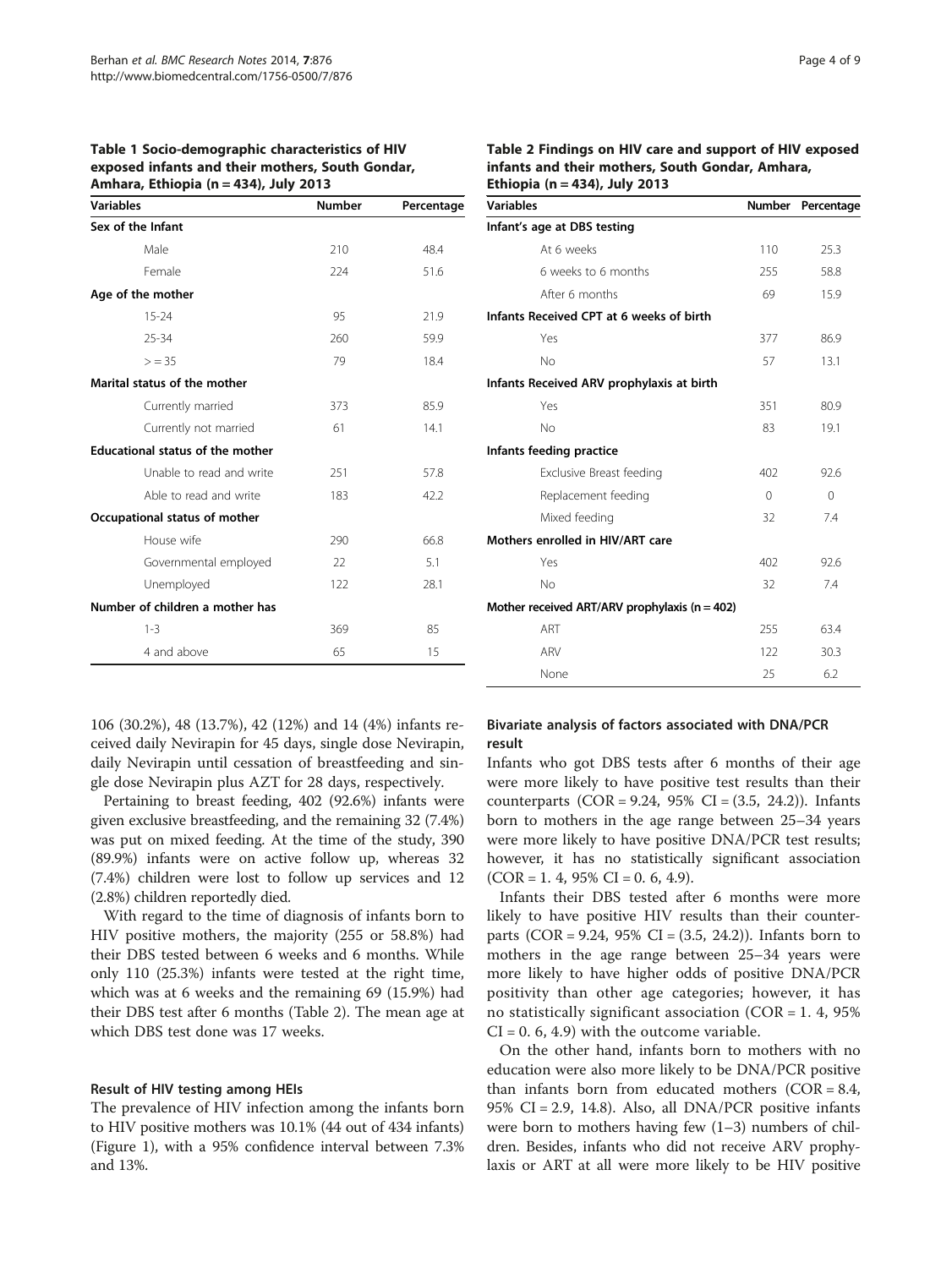<span id="page-4-0"></span>

 $(COR = 10.6, 95\% \text{ CI} = 3.5, 13.8)$ , but no difference was observed between taking either ARV or ART and HIV test result.

Those infants who received mixed feeding in the first six months of their life time were more likely to be DNA/PCR positive than those children who only received exclusive breastfeeding  $(COR = 12, 4, 95\% \text{ CI} = 6.0, 18.1)$ . Meanwhile, mothers who were not enrolled in HIV care and support service had relatively higher risks of giving birth to HIV HIV positive infants than their counterparts  $(COR = 6, 9, 95\% \text{ CI} = (3.1, 15.4).$ 

Infants born to mothers who received neither ART nor ARV prophylaxis were more likely than their counterparts to have positive result (COR = 16.0,  $95\%$  CI = (6.8, 24.9). Moreover, those infants whose mothers had taken ART or ARV prophylaxis for a duration of less than 4 weeks were more likely to be DNA/PCR positive (COR = 23.8, 95%  $CI = 8.8, 39.0$ . Lastly, infants born at home were more likely to be DNA/PCR positive than those born at health facilities (COR = 8.8, 95% CI =  $(4.4, 17.5)$  (Table [3\)](#page-5-0).

#### Results of multivariate analysis

We entered the variables that had a  $P$  value < 0.2 in the bivariate analysis (crude) to the final multivariate (adjusted) analysis model.

To begin with, those infants who took DBS tests after 6 months of their age were more likely to have positive DNA/PCR results  $(AOR = 1.3,95\% \text{ CI} = 1.1, 10.1)$  than those tested in the earlier ages. On the other hand,

infants who did not receive any prophylaxis were 6.7 times higher to become HIV positive than protected children (AOR = 6.7, 95% CI = 2.9, 23.1). Mixed feeding was also significantly associated with HIV positive test results  $(AOR = 8.8, 95\% CI = 4.5, 22.8)$ . Moreover, infants born to women who did not receive either ART or ARV prophylaxis during pregnancy or breastfeeding were found to have a higher likelihood of contracting HIV from their mothers. Similarly, infants born to mothers who did not receive ART or ARV prophylaxis at all or who received it for less than 4 weeks, were found to be with increased likelihood (21.6% and 12%, respectively ) of being HIV positive  $(AOR = 21.6,95\% \text{ CI} = 14.5, 39.8)$  $(AOR = 12, 95\% CI = (4.2, 45)$  (Table [4\)](#page-6-0).

However, maternal education and history of enrollment that had significant association in the bivariate analysis were not found to have significant association when adjusted for confounding factors in the final multivariate logistic regression model.

#### **Discussion**

Infants who get infected during pregnancy or while breastfeeding require early HIV diagnosis and timely treatment. As a standard testing mechanism to diagnose HIV infection, DNA/PCR testing services have been expanded in Ethiopia, including Amhara region. Following the expansion of HIV DNA/PCR testing facilities in the region, DBS samples have been collected and tested from all infants born to HIV positive pregnant women.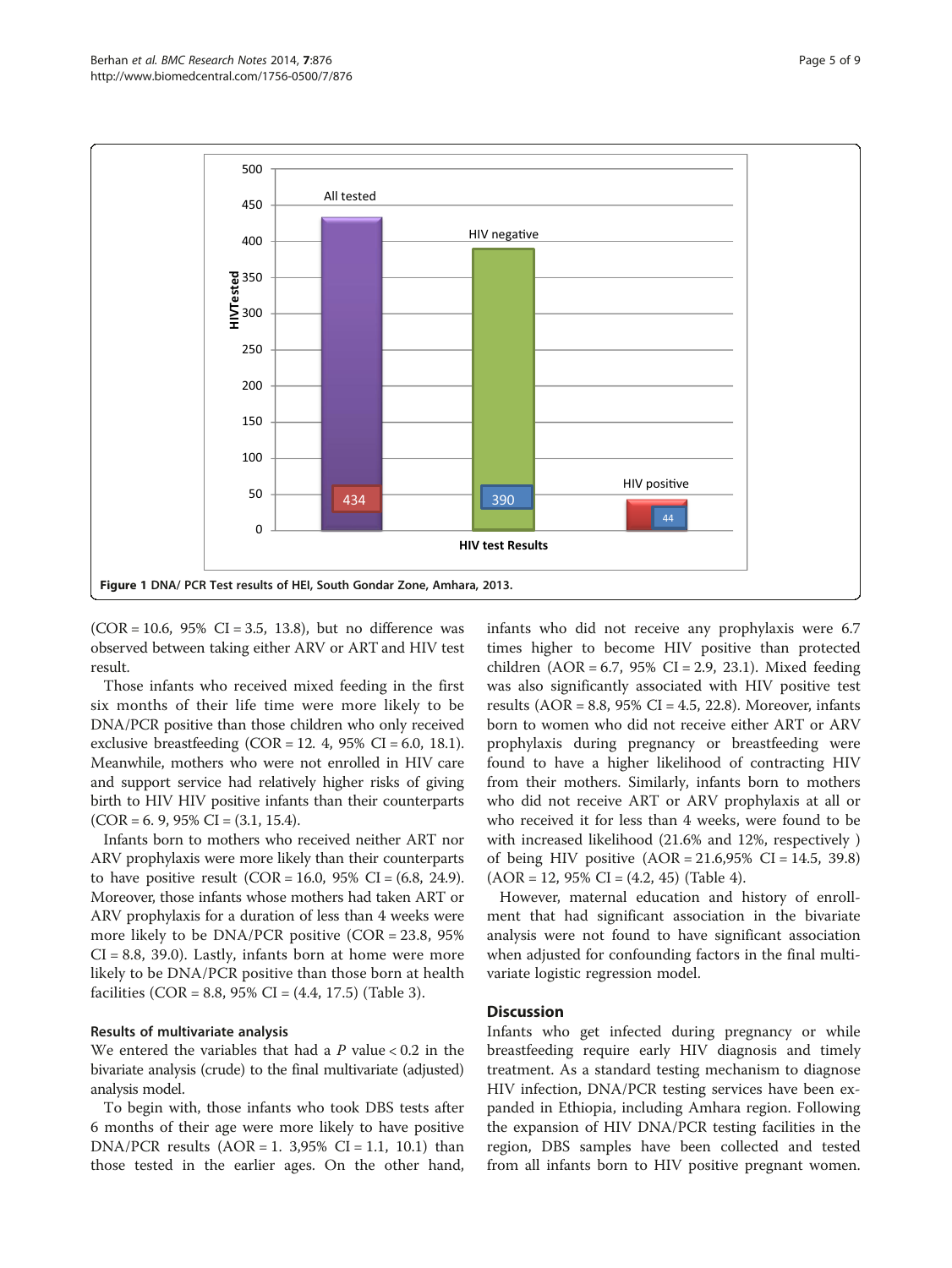|                                         | <b>DBS Result</b> |                | COR (95% CI)      | P value |
|-----------------------------------------|-------------------|----------------|-------------------|---------|
|                                         | <b>Negative</b>   | Positive       |                   |         |
| Age at DBS tested                       |                   |                |                   |         |
| At 6 week                               | 104               | 6              | $\overline{1}$    | 0.002   |
| 6 <sup>th</sup> week to 6 months        | 241               | 14             | 1.00 (0.37, 2.69) |         |
| After 6 months                          | 45                | 24             | 9.24 (3.5,24.2)*  |         |
| Mothers' Age                            |                   |                |                   |         |
| $15 - 24$                               | 83                | 12             | $\mathbf{1}$      | 0.761   |
| 25-34                                   | 234               | 26             | $1.7$ (0.6, 4.6)  |         |
| $35+$                                   | 73                | 6              | 1.3(0.5, 3.4)     |         |
| <b>Maternal Education</b>               |                   |                |                   |         |
| Unable read & write                     | 211               | 40             | 8.4 (2.9, 14.8)*  | 0.013   |
| Able to read & write                    | 179               | $\overline{4}$ | $\mathbf{1}$      |         |
| Infant ARV prophylaxis                  |                   |                |                   |         |
| Yes                                     | 337               | 14             | 1                 | 0.0001  |
| <b>No</b>                               | 53                | 30             | 10.6 (3.5, 13.8)* |         |
| Place of delivery                       |                   |                |                   |         |
| Health facility                         | 314               | 14             | 1                 | 0.0001  |
| Home                                    | 76                | 30             | 8.8 (4.4, 17.5)*  |         |
| <b>Feeding practice</b>                 |                   |                |                   |         |
| EBF                                     | 374               | 28             | 1                 | 0.0001  |
| MF                                      | 16                | 16             | 12.4 (6.0, 18.1)* |         |
| Infants enrolled for HIV care & support |                   |                |                   |         |
| Yes                                     | 370               | 32             | $\mathbf{1}$      | 0.004   |
| No                                      | 20                | 12             | 6.7 (3.1, 15.4)*  |         |
| Mothers' treatment                      |                   |                |                   |         |
| ART                                     | 245               | 10             | $\mathbf{1}$      | 0.0001  |
| ARV prophylaxis                         | 110               | 12             | $2.6$ (1.1, 6.3)* |         |
| None                                    | 15                | 10             | 16.0 (6.8, 24.9)* |         |
| <b>Duration of treatment</b>            |                   |                |                   |         |
| >4 weeks                                | 330               | 8              | 1                 | 0.0001  |
| <= 4 weeks                              | 25                | 14             | 23 (8.8, 39)*     |         |

#### <span id="page-5-0"></span>Table 3 Bivariate Analysis of factors associated with HIV positivity, South Gondar, Amhara, Ethiopia July 2013

\*Statistically significant at P value less than 0.05 and 95% CI.

Since the test is strong enough to determine the infection rate with a single test, only the results of PCR for HIV DNA antigen in DBS samples of HEIs were used.

In this study, the prevalence of HIV infection among HIV exposed infants was 10.1%, which was incomparable to the national estimate of 10.9% [\[3\]](#page-8-0). This slight difference may be due to the enrollment of a relatively smaller number of samples in our study. Given a number of interventions have been implemented to curb the prevalence of mother to child transmission of HIV, the result in this study could still be considered alarming. Having such a burden during the era of UN's pledge to eliminate MTCT of HIV by December 31st, 2015 [\[5](#page-8-0)], is really a challenge to be on the track and avoid needless deaths of these precious natives of tomorrow. This finding clearly indicated that the progress that has been made to produce an HIV free generation is very slow.

This study demonstrated that a number of factors are related to MTCT of HIV. It is consistent with other studies which revealed that infants having their DBS test done after 6 months of their age were more likely to be HIV positive than infants tested at the age of 6 weeks or between 6 weeks and 6 months [\[10](#page-8-0)-[13\]](#page-8-0). This observation may be due to the fact that the older the infants were when they got into health facilities for diagnosis, the more they were likely to be exposed to HIV infection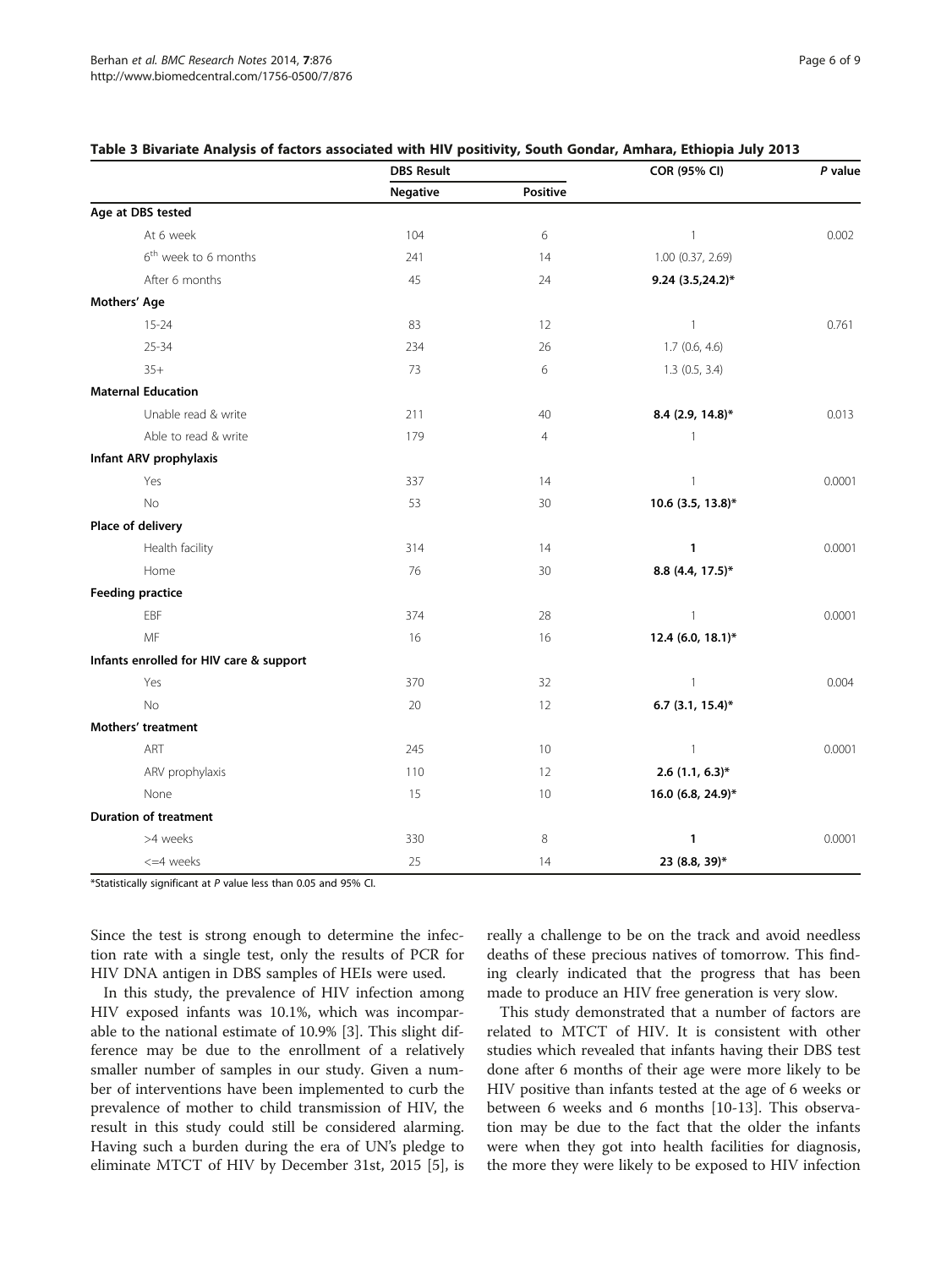| <b>Variables</b>                        | <b>DBS Result</b> |                 | COR (95% CI)          | AOR (95% CI)       |
|-----------------------------------------|-------------------|-----------------|-----------------------|--------------------|
|                                         | <b>Negative</b>   | <b>Positive</b> |                       |                    |
| Age at DBS tested                       |                   |                 |                       |                    |
| At 6 week                               | 104               | 6               | $\mathbf{1}$          | $\mathbf{1}$       |
| 6 <sup>th</sup> week to 6 months        | 241               | 14              | $1.00$ $(0.4, 2.7)$   | 0.56(0.17, 1.81)   |
| After 6 months                          | 45                | 24              | $9.2 (3.5, 24.2)^*$   | $2.7$ (1.3, 29.4)* |
| <b>Maternal Age</b>                     |                   |                 |                       |                    |
| $15 - 24$                               | 83                | 12              | $\overline{1}$        | $\mathbf{1}$       |
| $25 - 34$                               | 234               | 26              | $1.7$ (0.6, 4.6)      | $1.3$ (0.2, 6.7)   |
| $35+$                                   | 73                | 6               | 1.3(0.5, 3.4)         | $0.5$ $(0.1, 3.0)$ |
| <b>Maternal Education</b>               |                   |                 |                       |                    |
| Unable to read & write                  | 211               | 40              | 8.4 (2.9, 14.8)*      | 4.2 (0.8,21.4)     |
| Able to read & write                    | 179               | $\overline{4}$  | $\mathbf{1}$          | $\mathbf{1}$       |
| Place of delivery                       |                   |                 |                       |                    |
| Health facility                         | 337               | 14              | $\mathbf{1}$          | $\mathbf{1}$       |
| Home                                    | 53                | 30              | $10.6$ (3.5,13.8)*    | 6.1 (2.1, 18.6)*   |
| Infant ARV prophylaxis                  |                   |                 |                       |                    |
| Yes                                     | 314               | 14              | 1                     | $\mathbf{1}$       |
| No                                      | 76                | 30              | 8.8 (4.4, 17.5)*      | 6.7 (2.9, 23.1)*   |
| <b>Feeding practice</b>                 |                   |                 |                       |                    |
| EBF                                     | 374               | 28              | $\mathbf{1}$          | $\mathbf{1}$       |
| MF                                      | 16                | 16              | $12.4(6.0, 18.1)^{*}$ | 8.8 (4.5, 22.8)*   |
| Infants enrolled for HIV care & support |                   |                 |                       |                    |
| Yes                                     | 370               | 32              | $\mathbf{1}$          | $\mathbf{1}$       |
| No                                      | 20                | 12              | 6.9 (3.1, 15.4)*      | 2.5(0.6, 10.1)     |
| Mothers' treatment                      |                   |                 |                       |                    |
| ART                                     | 245               | 10              | $\mathbf{1}$          | $\mathbf{1}$       |
| ARV prophylaxis                         | 110               | 12              | $2.6$ (1.1, 6.3)*     | 3.1 (0.7, 12.8)    |
| None                                    | 15                | 10              | 16.0 (6.8,24.9)*      | 21.6 (14.5, 39.8)* |
| <b>Duration of treatment</b>            |                   |                 |                       |                    |
| >4 weeks                                | 330               | 8               | $\mathbf{1}$          | 1                  |
| <= 4 weeks                              | 25                | 14              | 23 (8.8, 39)*         | 12 (4.2, 45)*      |

## <span id="page-6-0"></span>Table 4 Multivariate Analysis of factors associated with HIV positivity, South Gondar Amhara, Ethiopia July 2013

Adjusted for age at DBS tested, maternal age, maternal education, feeding practice, place of delivery and prophylaxis.

\*Statistically significant at P value less than 0.05 and 95% CI.

due to the longer time of breast feeding. The risk might have doubled if weaning was not correctly practiced and if a mother is not enrolled in HIV care and support during pregnancy, labor and post-partum period. Maternal ART and infants' ARV prophylaxis are effective interventions to curb MTCT of HIV during this time [\[3](#page-8-0)-[5\]](#page-8-0).In addition, early infant diagnosis and enrollment in HIV care and support services would have reduced the chance of mother-to-child-transmission of HIV among HEIs, provided that weaning was correctly practiced.

Infants born at home were 6.7 times more likely to be HIV positive than those born at health facilities. This is due to the fact that HIV positive women attending skilled delivery service would be given antiretroviral treatment or antiretroviral prophylaxis to prevent mother to child transmission of HIV during labor and delivery. Moreover, HIV exposed newborns may have the opportunity to receive ARV prophylaxis immediately, thereby minimizing the risk of acquiring HIV infection during labor and delivery as the highest proportion of newborns are infected during this time. This finding is consistent with studies done in Ethiopia and Tanzania [\[13](#page-8-0)-[15\]](#page-8-0). However, in this study a considerable number of pregnant women did not attend skilled delivery care, leaving the devastating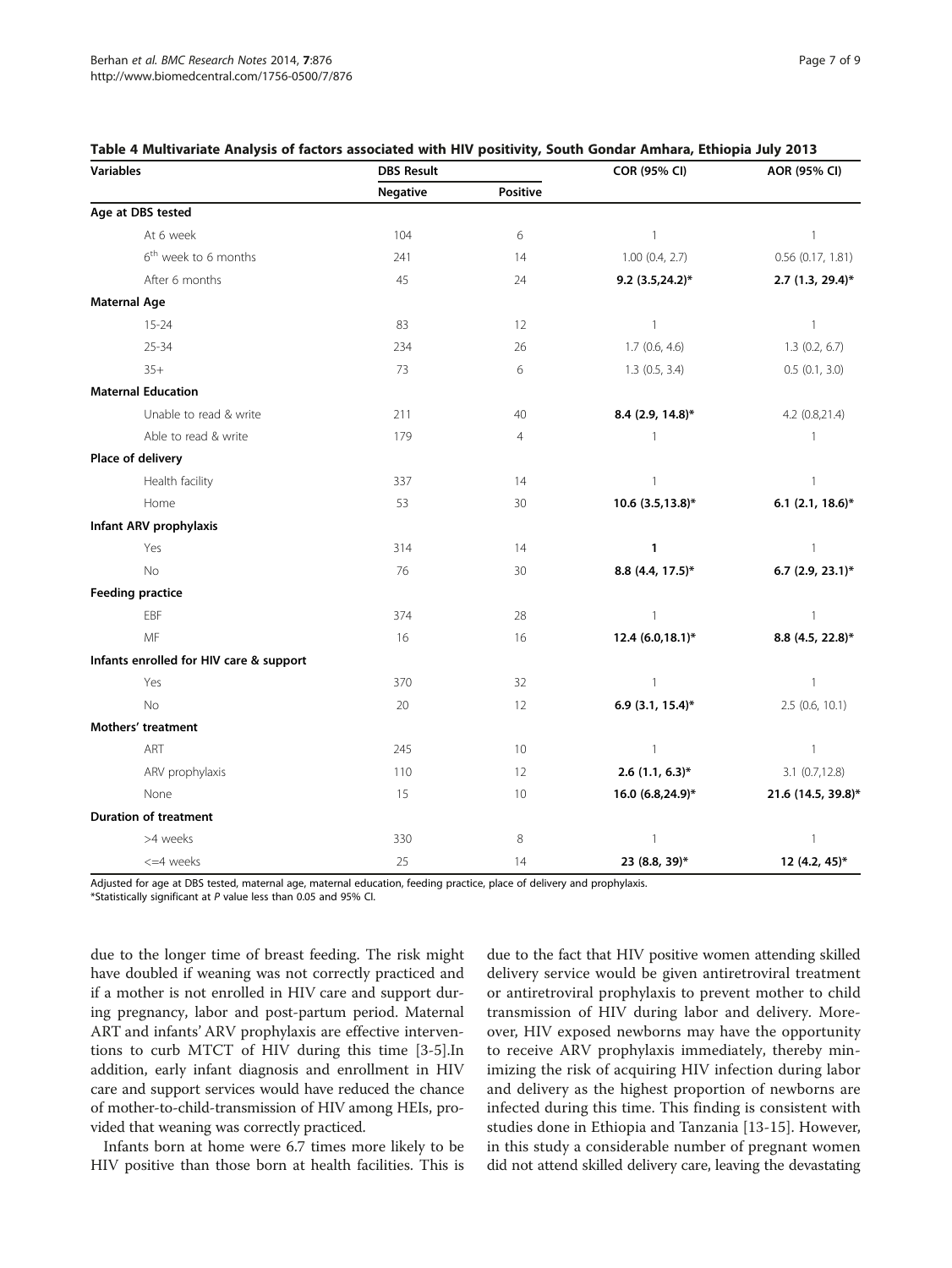effects of HIV to their children. Hence, much concerted efforts are needed to ensure that all pregnant women are receiving skilled delivery services.

Those infants born to mothers who did not receive either ART or ARV prophylaxis were 21.6 times more likely to have a risk of acquiring HIV infection than their counterparts. Taking ART could reduce maternal viral load and subsequent transmission of the virus to the fetuses or newborns. Those mothers who did not have a history of treatment were more likely to get their babies infected than their counterparts. This finding is consistent with studies done elsewhere [\[13,15,16](#page-8-0)]. Without treatment, up to 40% of babies born to HIV positive mothers will start life being infected, and almost half of these will die before they are two years old [[4,5\]](#page-8-0). Therefore, there should not be any reluctance or missed opportunity to enroll all HIV positive pregnant women for available HIV care and support services.

Another predictor of mother- to- child transmission of HIV concerned in this study was the use of infanthood ARV prophylaxis. Hence, those infants who did not receive ARV prophylaxis right after birth were at risk of acquiring HIV infection. This might be due to the effect of these drugs to reduce the virus concentration in the newborn's blood. In fact this was in harmony with results of studies done in Ethiopia and Zambia [\[6,8,10,13,14\]](#page-8-0) but not with others [[15](#page-8-0)-[17](#page-8-0)].

Being consistent with studies done in Ethiopia [[13](#page-8-0)] and Kenya [\[17\]](#page-8-0), infants who received mixed feeding were 9 times more likely to acquire HIV infection than their counterparts. This could be due to contamination of the food during preparation or feeding that might have involved in gastrointestinal infection and laceration which may have led to mucosal barrier breakage and subsequent viral entry to the blood stream and progression of HIV infection [\[11,18](#page-8-0)]. Mothers' lack of knowledge on the adequacy of breastfeeding to satisfy nutritional demands of their (<6 months) infants might contribute to the observed mixed feeding practice in the region.

There might be missed opportunities such as not giving advice for mothers' of HEIs on infant feeding option during antenatal follow up visits, delivery or postpartum period. As breast feeding is the most preferred nutritional option for HEIs younger than 6 months [[6\]](#page-8-0), we have to make sure that every mother has the right information and means to make appropriate decisions.

Moreover, duration of ART treatment also determines the probability of MTCT of HIV. If pregnant women are on ART treatment for longer than 4 weeks, they would be less likely to transmit HIV to their babies. This observation might be attributed to the effect of the treatment on the viral load and subsequent transmission. This finding is in consistence with other studies [[15,16,18,19](#page-8-0)]. This finding underscores the critical need of earlier

diagnosis and timely treatment of HIV among pregnant women.

However, most pregnant women were not coming for ANC at all or were very late, although access to the ANC service was fairly available in the region. The regional health bureau, zonal health departments and district health offices should collaborate and strive to ensure that integrated and continuing education and promotion is given to all pregnant women regarding the need for ANC follow up and use of skilled delivery service including utilization of HIV care and support services. This strategy would eventually ensure elimination of MTCT of HIV in the region.

Unlike other previous studies [\[8,13\]](#page-8-0), maternal education and history of enrollment of children for HIV care and support did not show a statistically significant relationship with the outcome variable in the final model. This variation may be due to the difference in sample size, study area, study design, method of analysis or could be also attributed to the quality of data captured.

#### Limitation of the study

As this research was conducted using secondary data recorded on paper-based system only, it was impossible to obtain some essential information in the charts, such as partner HIV status, household monthly income, maternal viral load during pregnancy and whether she was infected before or during the last pregnancy.

Some variation in recording of client information among facilities might also have introduced reporting bias. The relatively small sample size might also affect the power of the test. Therefore, generalization of the findings of this study may not be possible. Although this study might suffer from its lower precision, its results would be valuable evidences to evaluate program effectiveness and provide a foundation for future intervention.

#### Conclusion

Depending on all the findings deliberated so far, therefore, it is possible to conclude that the prevalence of HIV infection among HEI is strikingly high. Delay in seeking HIV testing services, failure to seek skilled delivery service, mixed infant feeding practice and failure to provide or shorter duration of HIV treatment were the factors that increased the risk of mother- to- child transmission of HIV. Consequently, there is a lot to be done by all the various stakeholders. Health authorities at all levels of the region should work together to ensure that all pregnant women are using ANC and skilled delivery services.

Integrated and audience specific education and promotion on using comprehensive HIV care and support services which include timely HIV testing of HIV exposed infants should be strengthened. Research is needed to